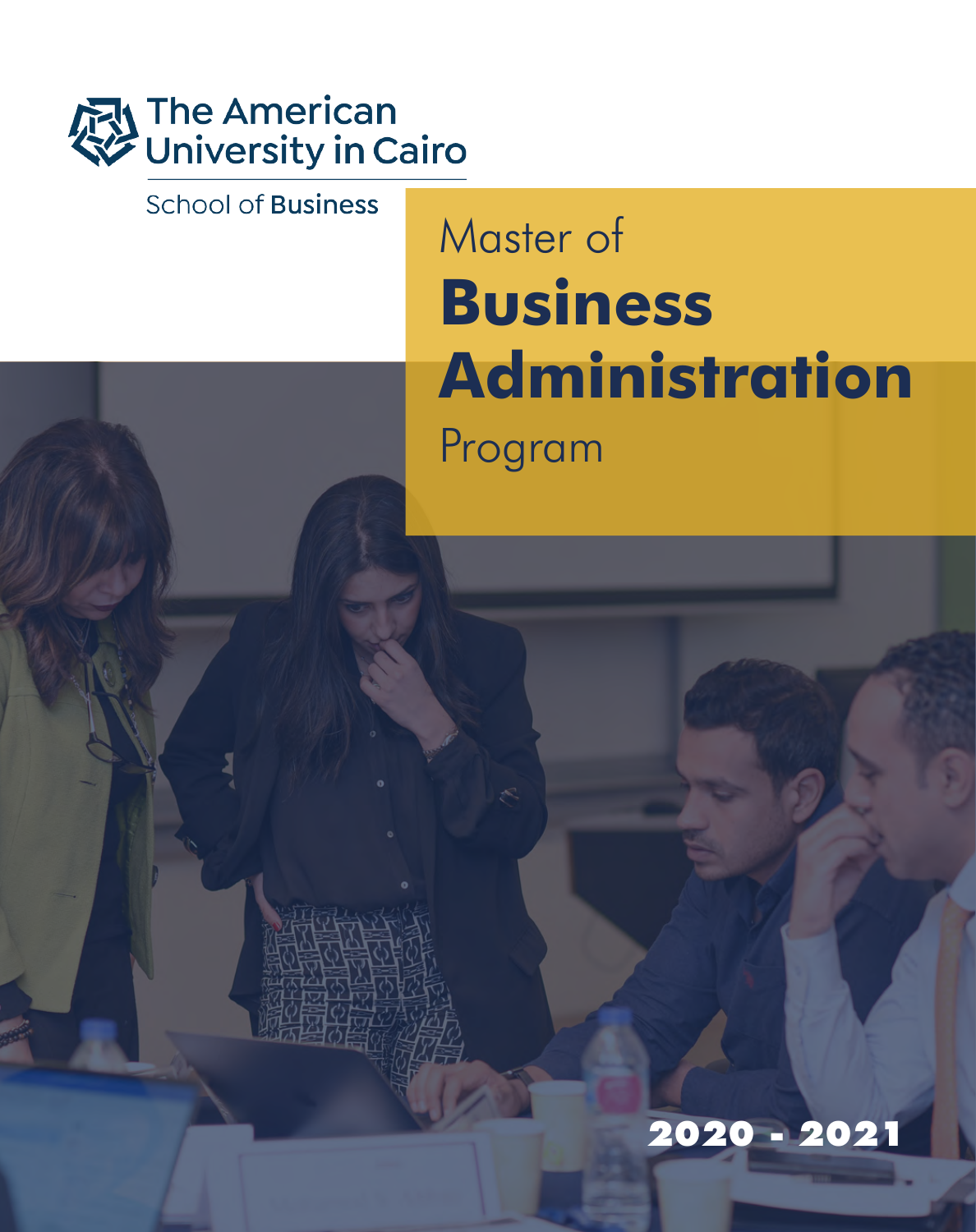## **AUC Experience**

The American University in Cairo (AUC) was founded in 1919 by Americans devoted to education and community service in the Middle East. Today, AUC is the region's premier English-language University — an essential contributor to the social, political and cultural life of the Arab world. AUC's academic programs are rooted in liberal arts education and serve as a crossroad for the world's cultures: a vital, vibrant forum for reasoned argument, spirited debate, and heightened understanding across a multitude of boundaries.

Designed to accommodate 5,500 full-time students and 1,500 faculty and staff members, AUC's 260-acre campus is technologically advanced and environmentally sensitive. Offering state-of-theart resources to students and faculty members from around the world, the campus weaves Egyptian urban and architectural traditions into a modern campus and is designed to be accessible to people with disabilities.

The Master of Business Administration Program is not just about in-class course delivery, but is an integrated academic experience. The following academic services at AUC make the program unique:

- AUC Library
- AUC Venture Lab
- The John D. Gerhart Center for Philanthropy, Civic Engagement and Responsible Business
- AUC School of Business Financial Services Center
- El-Khazindar Business Research and Case Center
- Career Advising and Placement Services

#### **38,386** Alumni

**25,063** Alumni by geographical distribution - Egypt

**13,323** Alumni by geographical<br>**13,323** distribution - International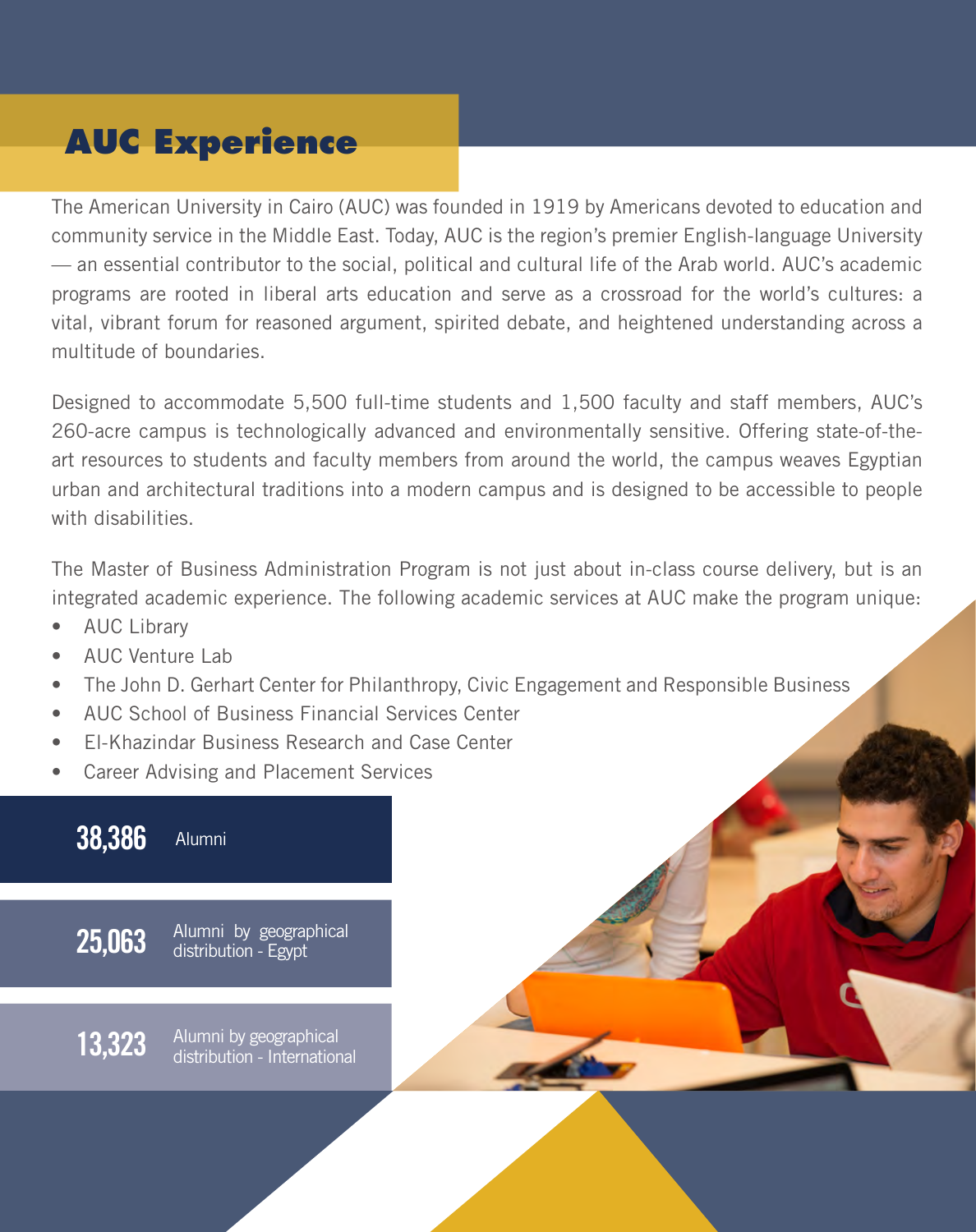## **School of Business**

## **A Leading Business School with Arab Region Relevance and Global Influence**

The School of Business was launched in 2009 as part of a restructuring of the former School of Business, Economics and Communication, which was established in 1993. The school offers six undergraduate programs: Bachelors of Arts in Economics, Accounting, Finance, Marketing, Business and Entrepreneurship, and Business Administration in Management of Information and Communication Technology. It also offers six graduate programs: Master of Business Administration, Master of Arts in Economics, Master of Arts in Economics in International Development, Master of Science in Finance, Executive Master of Business Administration and CEMS Master in International Management.

AUC's School of Business is recognized as the top private business school in Egypt and one of the best in the Arab world and Africa. The School of Business is one of less than 1 percent of business schools worldwide, out of nearly 14,000, as well as the first in the Middle East and third in Africa, to achieve triple-crown accreditation from the European Quality Improvement System (EQUIS), the Association of MBAs (AMBA), and the Association to Advance Collegiate Schools of Business (AACSB).

AUC's School of Business programs are based on entrepreneurship, family business, responsible business, and economic development. Programs are delivered in ways that allow students to enjoy a learning experience extending beyond the classroom and including a variety of activities such as business plan competitions, internships, case-study writing, and student projects. The school is gradually becoming a research-intensive institution where faculty members enhance learning through research activities and prepare students to compete in a knowledge-based global community.

Lecture Series

- Meet the CEO
- School of Business Faculty Research Seminar Series
- Transforming Egypt
- MBA Debate

*Business Forward: the knowledge portal of the AUC School of Business*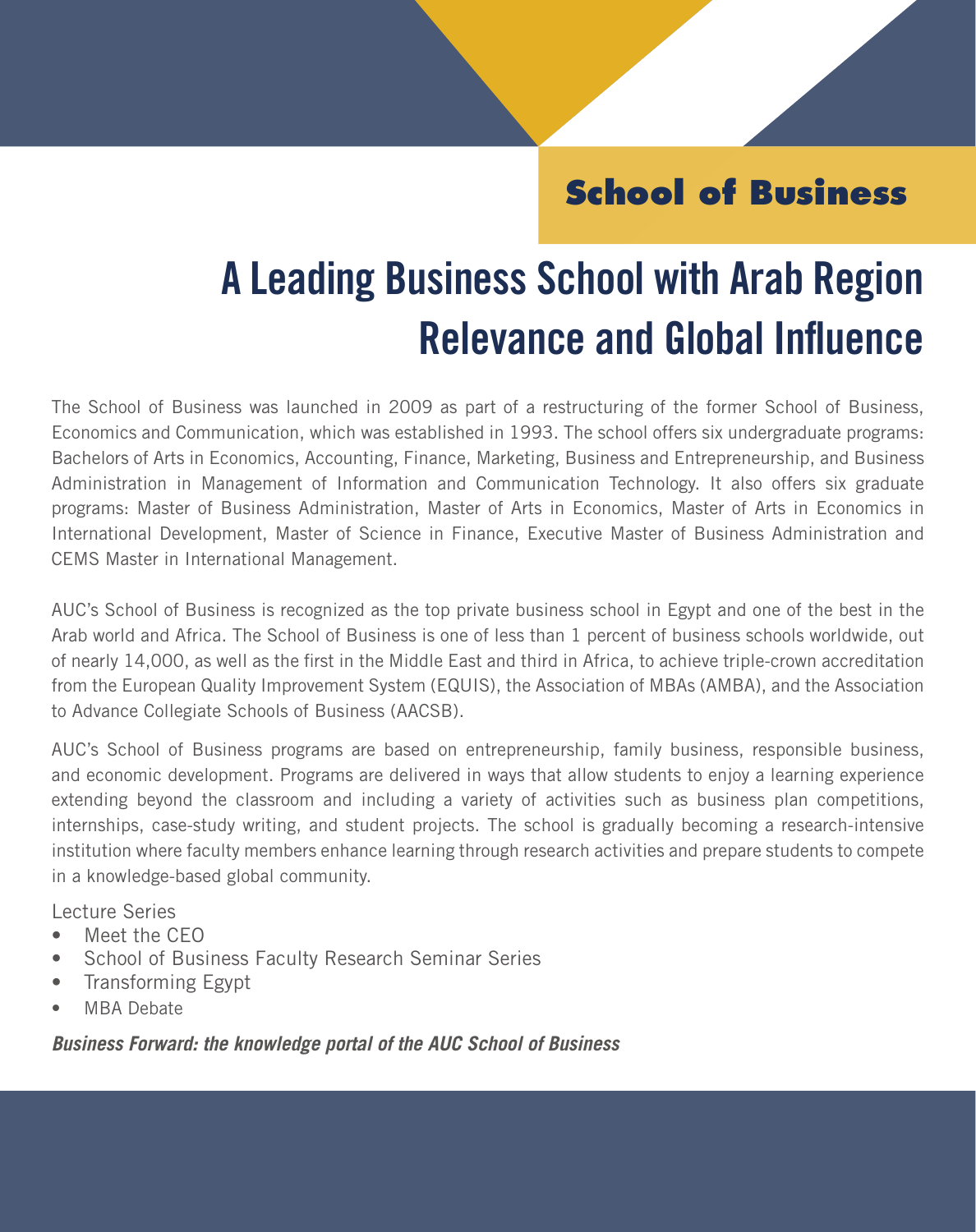### **About the School of Business**

Mission and Vision, Accreditation Rankings and Statistics

#### **Vision**

The School of Business aims to be the leading knowledge hub with Arab region relevance and global influence.

#### **Mission**

The School of Business develops entrepreneurial and responsible global leaders and professionals.

#### **Core Values**

- Belonging
- Ambition
- Integrity and Good Citizenship
- Excellence

#### **Accreditation**

AUC's School of Business is among 1 percent of business schools worldwide to be triple-crown accredited. It has achieved this prestigious accreditation by acquiring the Association to Advance Collegiate Schools of Business (AACSB) accreditation in 2006 (re-accredited in 2011), as well as accreditation from the Association of MBAs (AMBA) and the European Quality Improvement System (EQUIS), both in 2014.

Since 2006, the school has been accredited by AACSB — one of only 5 percent of all business schools in the world to receive such accreditation.

In 2014, the school received accreditation for its MBA and Executive MBA programs by the London-based AMBA. Only 2 percent of MBA programs worldwide are AMBA-accredited.

In 2014, the entire school received accreditation from EQUIS. A high level of academic quality, professional relevance, innovation, and internationalization are required to achieve EQUIS accreditation. EQUIS accredits programs that focus upon the development of managerial and entrepreneurial skills.

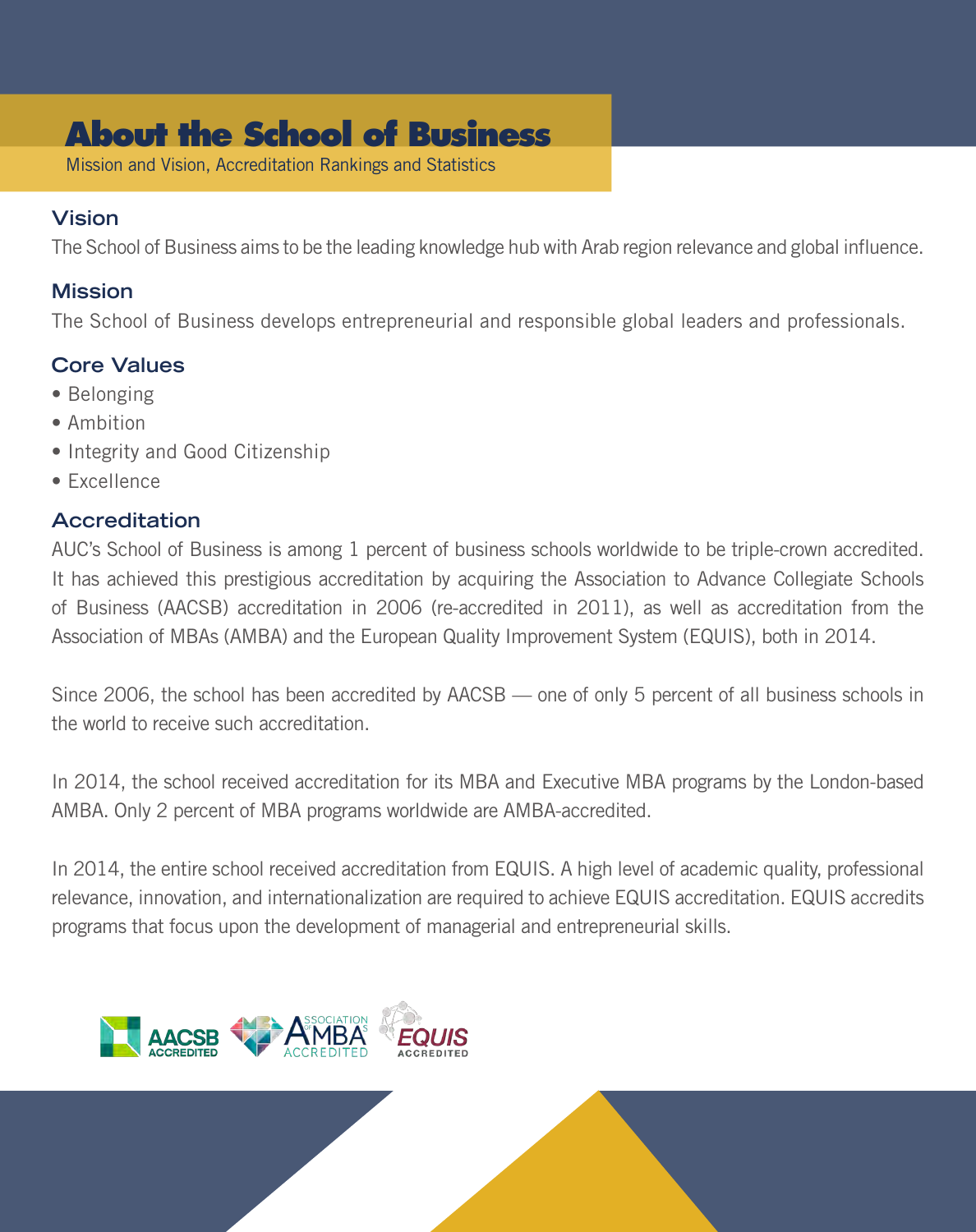#### **Ranking Statistics**

#### **67th**

Business school worldwide in openenrollment executive education programs **FINANCIAL** (2020)

**8 th**





**56 % 44 %**



#### **Five-Palmes League of Excellence**

100 universal business schools with eduniversal a strong global influence

#### **First**

School of Business in Africa 2020 - 2021

#### **First**

Executive MBA program in Africa 2020 - 2021

#### **First**

Master of Arts in Economics in Africa 2020- 2021

#### **Second**

MBA program in Africa 2020 - 2021

#### **First**

Master of Science in Finance in Africa 2020 - 2021



#### **84th**

QS Global MBA Ranking 2021

**89th** QS Global EMBA Ranking 2020

#### **101st**

Master of Finance World Ranking 2021



Gender **Distribution** 

Undergraduate and Graduate Alumni *\*total number excluding double counts* Graduate Undergraduate **2,566**

**10,225**

Undergraduate Alumni

Economics Business Administration **4,459** Accounting **1,042 4,636**

Management of Information Systems **88**



Economics in International Development **177 468** Executive Master of Business Administration **62**

Finance **53**

Master of Business Administration **1,437** Management **369** *\*discontinued*

\*Data as of census date November 2020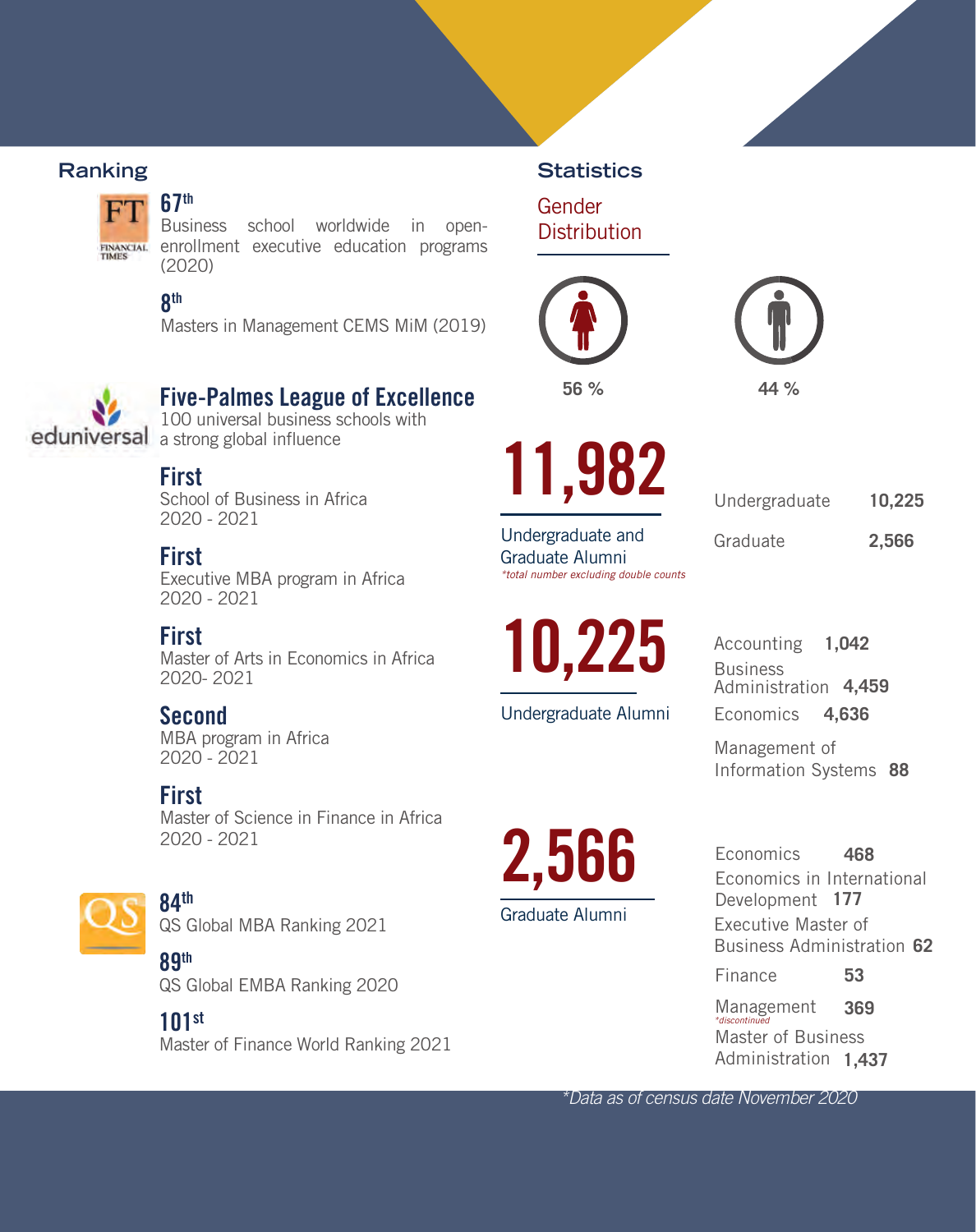## **MBA**

#### **Program Overview**

The MBA is an internationally recognized degree that focuses on helping future managers discover and further develop their skills for a rewarding career in business management.

The AUC MBA program is designed to prepare candidates of all backgrounds to become responsible global leaders and to equip students with a strong understanding of real-life business practices and a versatile "toolbox" of analytical skills and technical competencies that drives their business acumen and professional management success.

While the curriculum adopts international guidelines and standards, it also addresses local and regional business particularities. By incorporating a comprehensive body of knowledge and the right set of experiences, the AUC MBA program helps students develop the right managerial perspective to address the challenges and seize the opportunities of today's ever-changing local, regional and global business environment.

#### **Admission**

Applicants who have completed three or more years of relevant professional experience after their undergraduate studies in any academic discipline are welcome to apply. All applicants must satisfy the University's graduate admission requirements and obtain an acceptable score on the Graduate Management Admission Test (GMAT), English-language proficiency test (University graduate admission requirements apply) and a minimum GPA of 2.75 upon graduation.

#### **Program Completion**

To obtain the MBA degree, a minimum of 36 credit hours are required. Waiving of any course will be replaced with another equivalent credits course.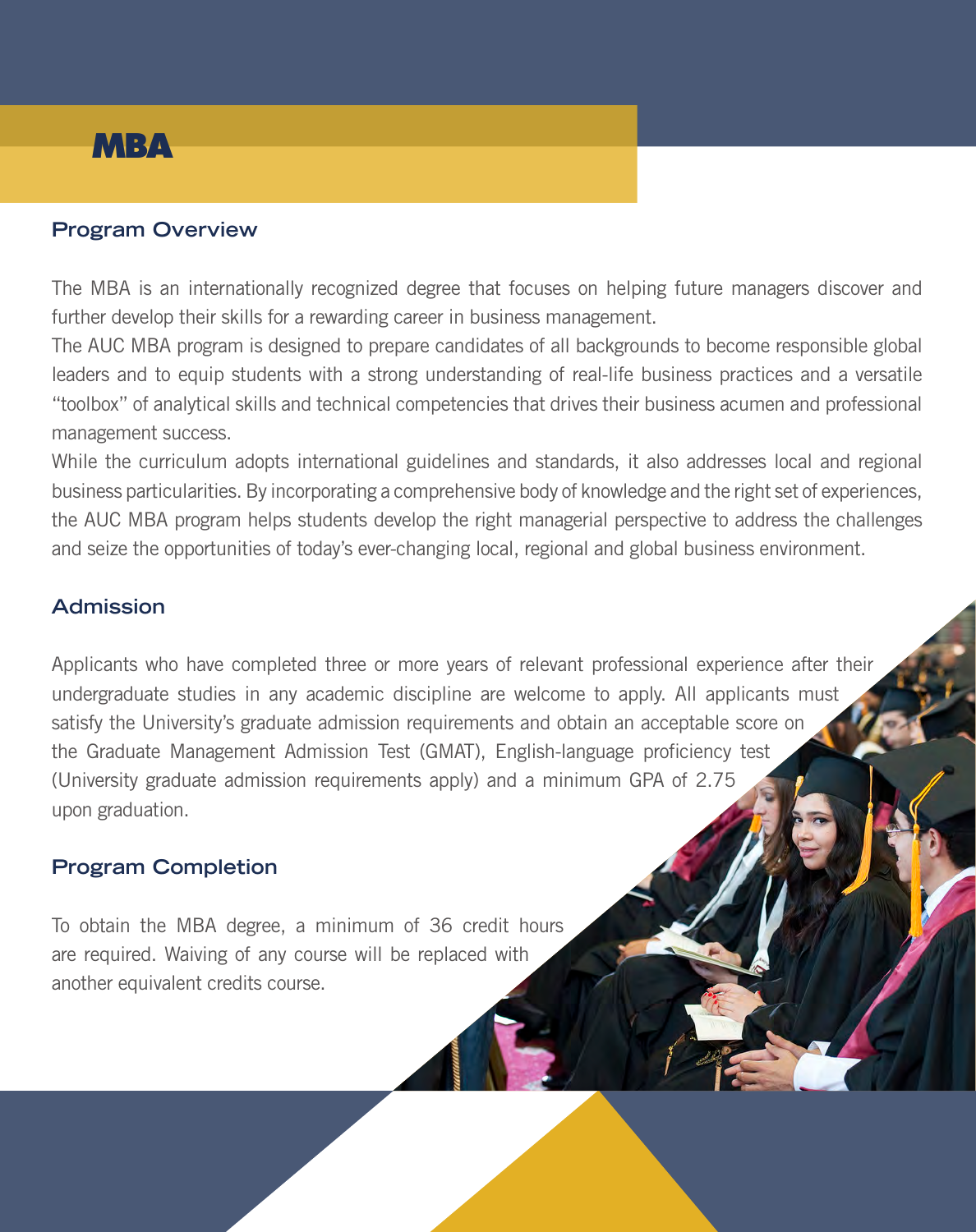#### **Program Structure**

The students' MBA experience is built on the foundation of six Business essentials courses that are complemented with the four Functional disciplines of Management and an integrative Strategic management course. Students then move on to choose between two career prospect tracks that guide their advanced learning journey; the Corporate Advancement track which allows students to focus on career growth opportunities within and beyond their organizations, and the Entrepreneurship track that allows students to focus on entrepreneurial firms and family businesses. Students are also given the flexibility to tailor their business education from a variety of in-depth and insightful Elective courses and Business Seminars that cover contemporary topics in business in the region:

#### **Business Essentials Modules (9 credits)**

The business essentials modules (BEMs) provide students with the basic background required for their MBA studies. Each Business Essentials module consists of two courses (each for 1.5 cr.) offered concurrently within the same semester. Students must take both courses in tandem. If a student drops a 1.5 credit hours course the other co-requisite course is dropped automatically.

#### **Business Essentials Module 1**

- ACCT 000/5211 Accounting for Managers (1.5 cr.)
- ENTR 000/5211 Entrepreneurial Management (1.5 cr.)

#### **Business Essentials Module 2**

- FINC 000/5211 Managerial Economics for Business (1.5 cr.)
- OPMG 000/5211 Statistics for Business (1.5 cr.)

#### **Business Essentials Module 3**

- MOIS 000/5211 Information Technologies and Systems (1.5 cr.)
- MOIS 000/5202 Data Sciences in Business (1.5 cr.)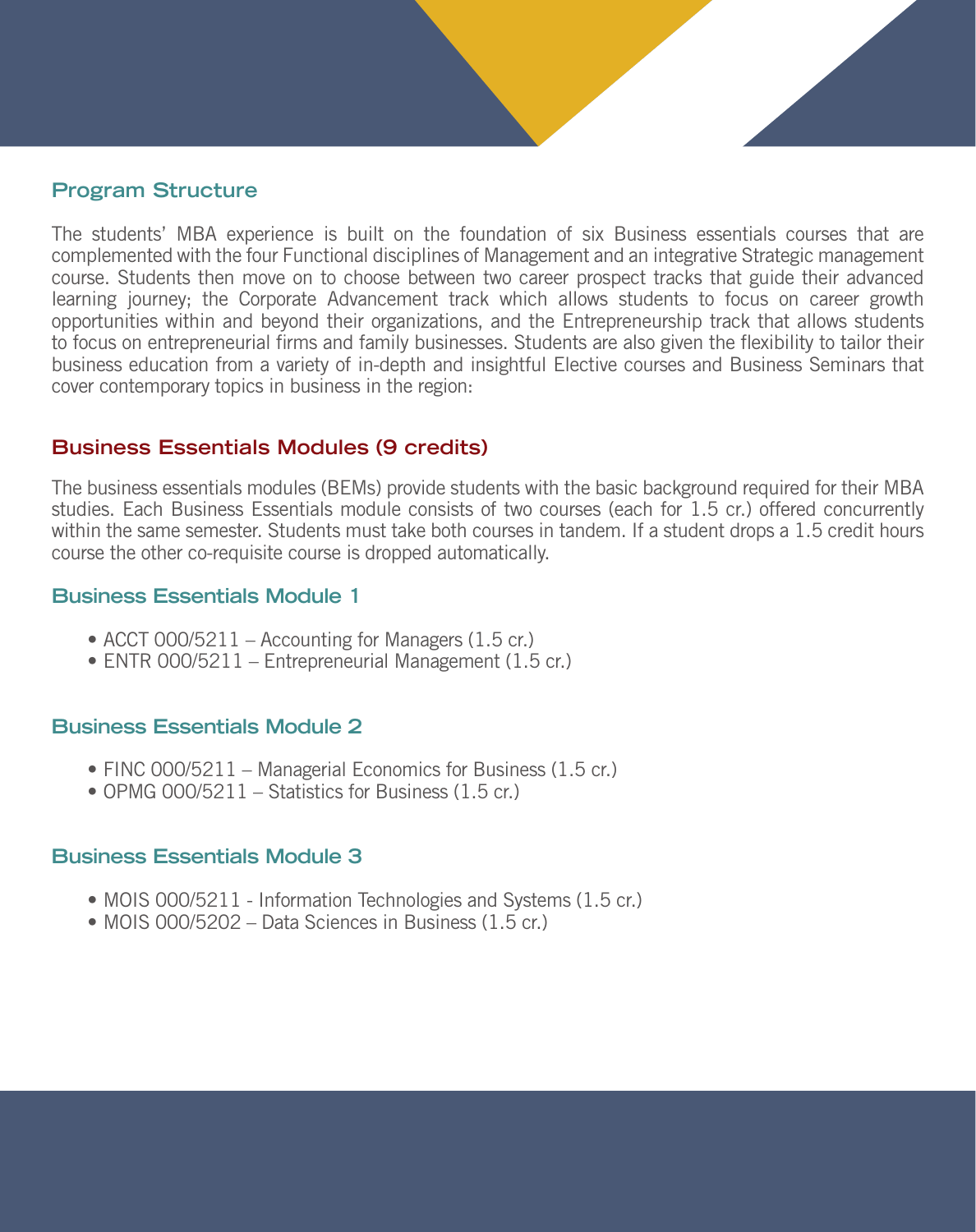#### **Functional Management (12 credits)**

Students must complete the following four functional management courses:

- FINC 540/5202 Financial Management (3 cr.)
- MKTG 530/5306 Strategic Marketing (3 cr.)
- OPMG 520/5202 Operations Management for Competitive Advantage (3 cr.)
- MGMT 504/5302 Managing Organizations & the Human Capital (3 cr.)

#### **Integration Course (3 credits)**

• BADM 000/5310 - Strategic Management

#### **Career Prospects (6 credits)**

Following the completion of the Business Essentials and Functional Management courses students must choose between the two following career prospect tracks:

#### **Corporate Advancement Track (6 credits)**

To complete this track, students must choose two courses from the following list:

- MKTG 524/5304 Global Marketing (3 cr.)
- MKTG 000/5307 Strategic Brand Management (3 cr.)
- FINC 542/5311 International Financial Management (3 cr.)
- FINC 544/5351 Advanced Corporate Finance (3 cr.)

#### **Entrepreneurship Track (6 credits)**

To complete this track, students must take the two following project-based courses:

- ENTR 000/5201 Entrepreneurship and Regional Opportunities (3 cr.)
- ENTR 000/5202 Developing an Entrepreneurial venture (3 cr.)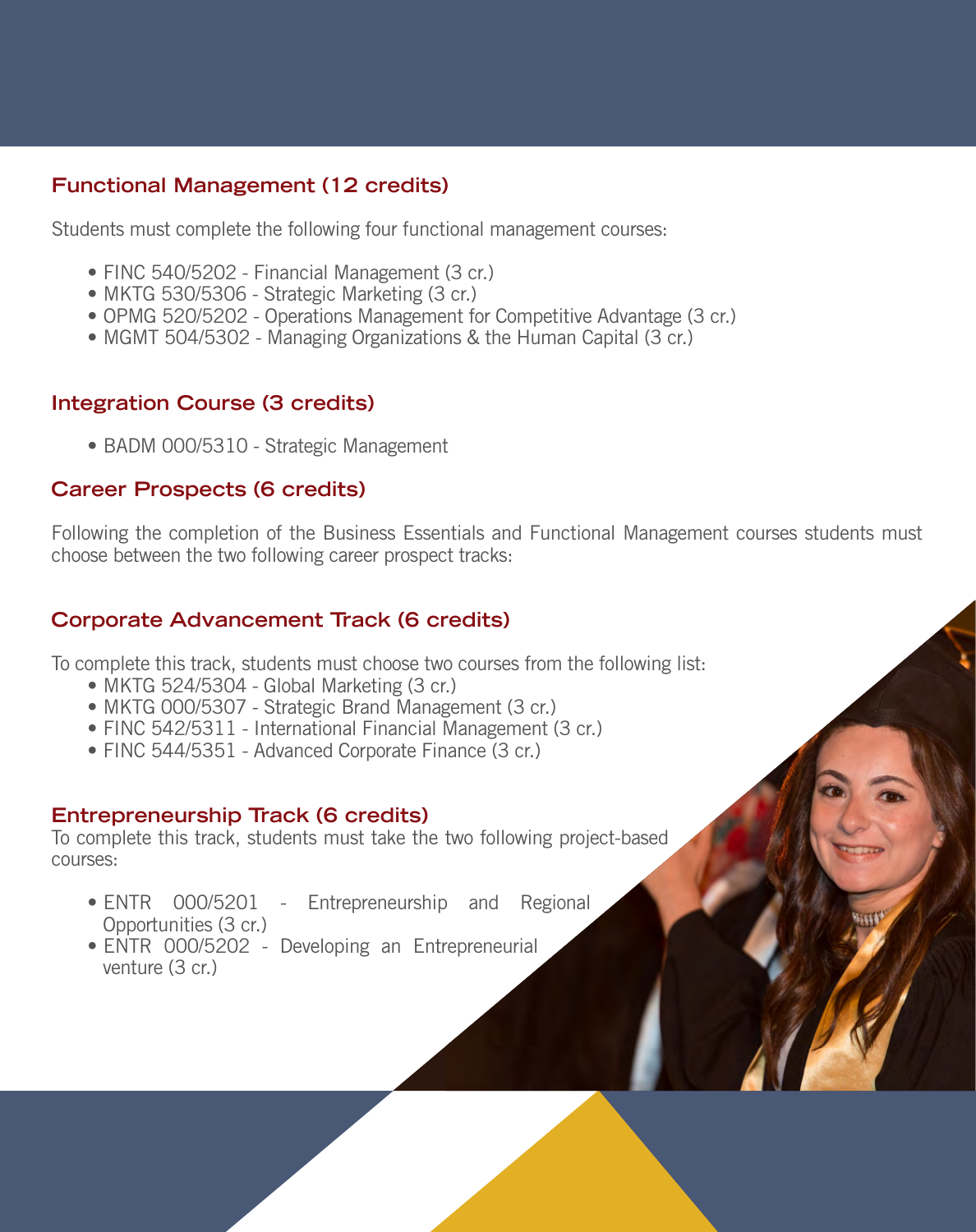#### **Relevance Themes (6 credits)**

In alignment with the career prospect tracks selected, students will complete their graduate degree credit requirements by choosing 6 credits in the form of Elective courses and Business Seminars that represent a variety of in-depth and thematic topics that help advance the students learning journey.

- MGMT 570/5370 Selected Topics in Management (3 cr.)
- BADM 000/5370 Business Seminar and Contemporary topics in Management (3 cr.)

#### **MBA Study-Abroad Program**

An AUC student can choose a specific university at which to spend a semester or a year from the list of AUC study-abroad universities, under the terms and conditions of each study-abroad partner university. Under the study-abroad program category, AUC students pay the host university tuition fees. Students must spend their last semester at AUC.

AUC offers a variety of fellowships, financial aid and work-study opportunities to assist students in financing their graduate studies.

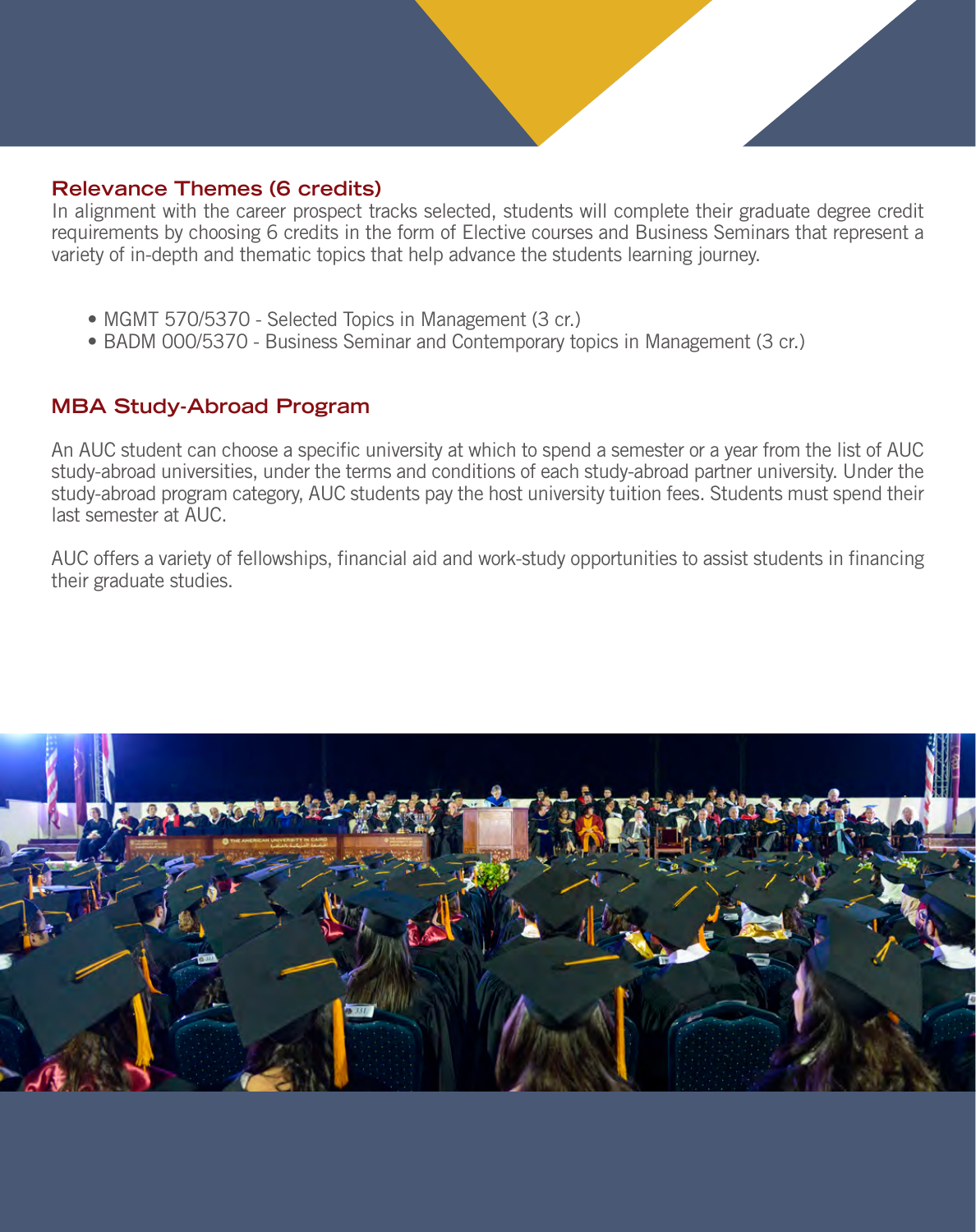## **Fellowships and Financial Aid**

AUC offers a variety of fellowships, financial aid and work-study opportunities to assist students in financing their graduate studies.

#### **Fellowships**

The American University in Cairo has two categories of fellowships: institutional and sponsored. Institutional fellowships are funded by the University, while sponsored fellowships are from private endowments and donors.

Fellowships are highly competitive awards. They are open to new students and may also be available to continuing graduate students who display superior performance in their academic endeavours, depending on the availability of allocated funds for a given fellowship award. Partial and full scholarships are offered to enrolled students.

While both types of fellowships recognize high achieving applicants, the University considers financial need as well as academic merit. Preference is given to those who wish to pursue full-time study in a graduate program at AUC.

Please check the following link below for application:

http://www.aucegypt.edu/admissions/fellowships

#### **Financial Aid**

The American University in Cairo continually seeks to provide access for students who demonstrate financial need to attract gifted students from diverse backgrounds, regardless of their financial circumstances, and provide them with an education that empowers them to create positive change in Egypt and the world.

Please check the following link below for application: https://www.aucegypt.edu/admissions/financial-aid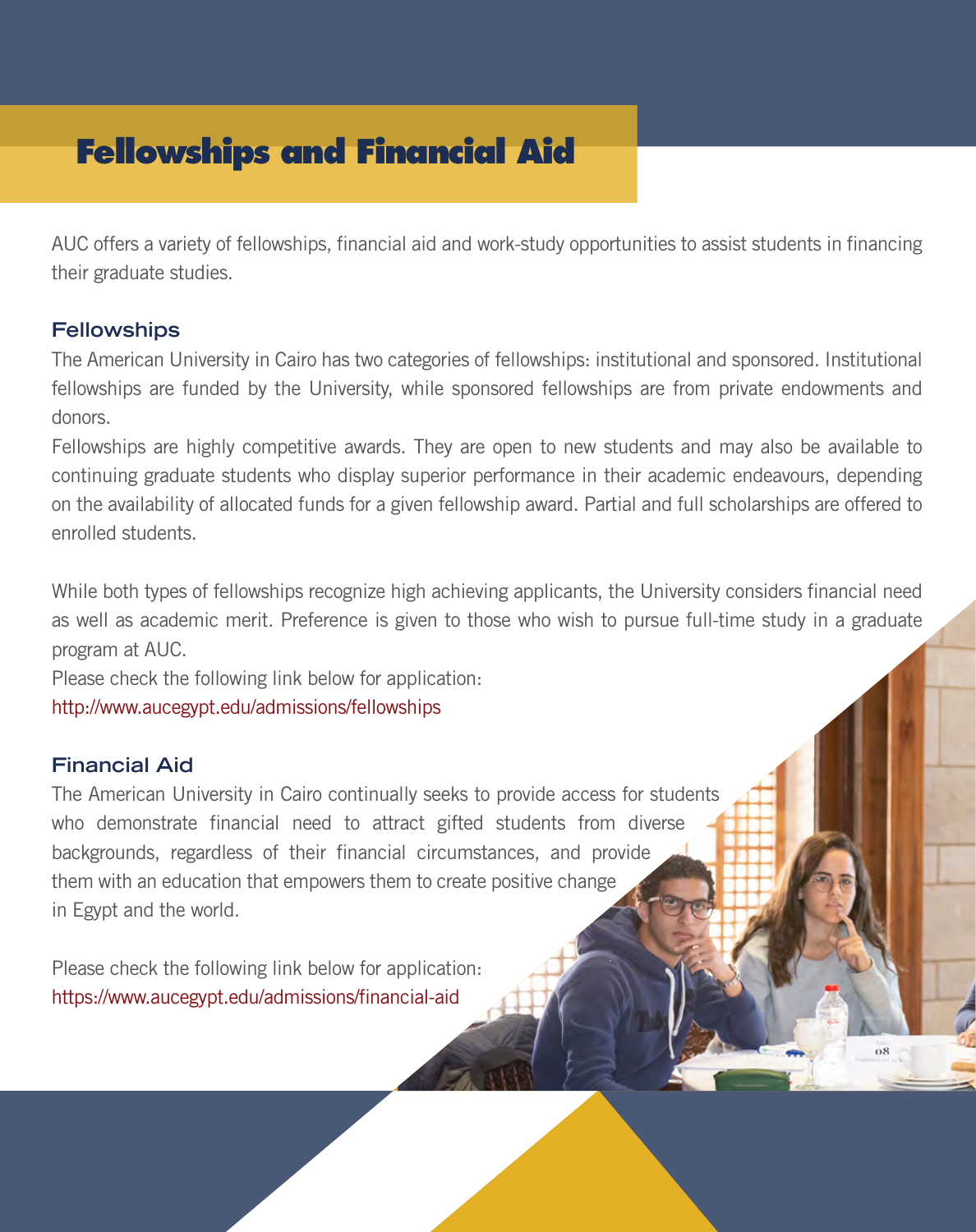## **Contact Us**

#### **tel: 20.2.2615.3256 mba@aucegypt.edu**

**business.aucegypt.edu**

**School of Business The American University in Cairo AUC Avenue • P.O. Box 74 New Cairo 11835, Egypt**